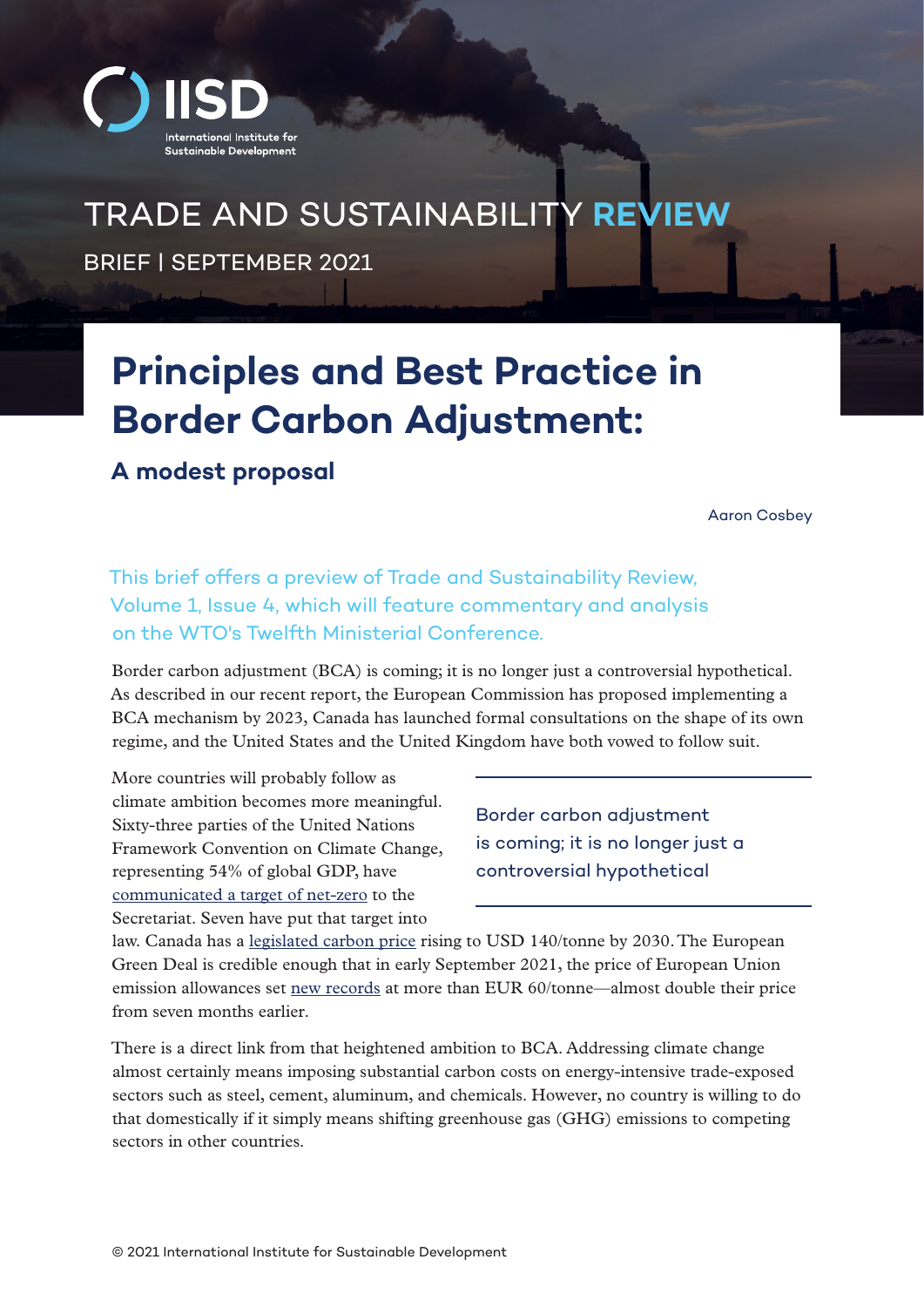So the inevitable partner to climate ambition is some sort of protection against leakage that is, the increase of emissions abroad in response to strong domestic climate policies. And while BCA may be imperfect, complex, legally questionable, and politically explosive, it is also primary among the options for that sort of protection.

The inevitable partner to climate ambition is some sort of protection against leakage

BCA works by charging goods at the border a carbon price equivalent to what they would have paid had they been produced under the domestic carbon pricing regime. But that basic function can manifest in [very different regimes,](https://ercst.org/border-carbon-adjustments-in-the-eu-issues-and-options/) depending on the choice of design elements. The European Commission's proposed regime is starkly different from the most recent BCA proposal in the United States, the FAIR Act.1 This is in part because of very different underlying climate regimes but also because of different choices on features, including crediting for foreign climate action.

### Any BCA regime will be situated along a spectrum that ranges from purely environmental in nature to highly protectionist

The variety of possibilities means that **any BCA regime will be situated along a spectrum that ranges from purely environmental in nature to highly protectionist**. As such, some have argued that there would be tangible benefit to international agreement on principles and best practice in elaboration and implementation of BCAs. Such an agreement might provide a bulwark against national protectionist pressures during the policy-making process, in the same way that multilateral trade rules now do.

Some will argue that such agreement amounts to legitimizing a tool they would rather never see put into practice. But the point is that it probably will be put into practice and, if so, there's value in guidance to make it as good as it can be.

Others may prefer a reactive strategy, taking any BCA to World Trade Organization (WTO) dispute settlement. But this course has its drawbacks. It would set the dispute settlement mechanism up for a highly divisive outcome; it would test a system that is currently broken, without a functioning Appellate Body; it would likely take years to resolve; and in the uncertain event that the complainant(s) won, the respondent would be strongly motivated to look for ways to avoid changing the offending measures, given the urgency of climate objectives.

<sup>&</sup>lt;sup>1</sup> The *[Fair Transition and Competition Act](https://www.congress.gov/bill/117th-congress/senate-bill/2378)*, introduced by Senators Chris Coons and Gary Peters to the 117th U.S. Congress on July 19, 2021.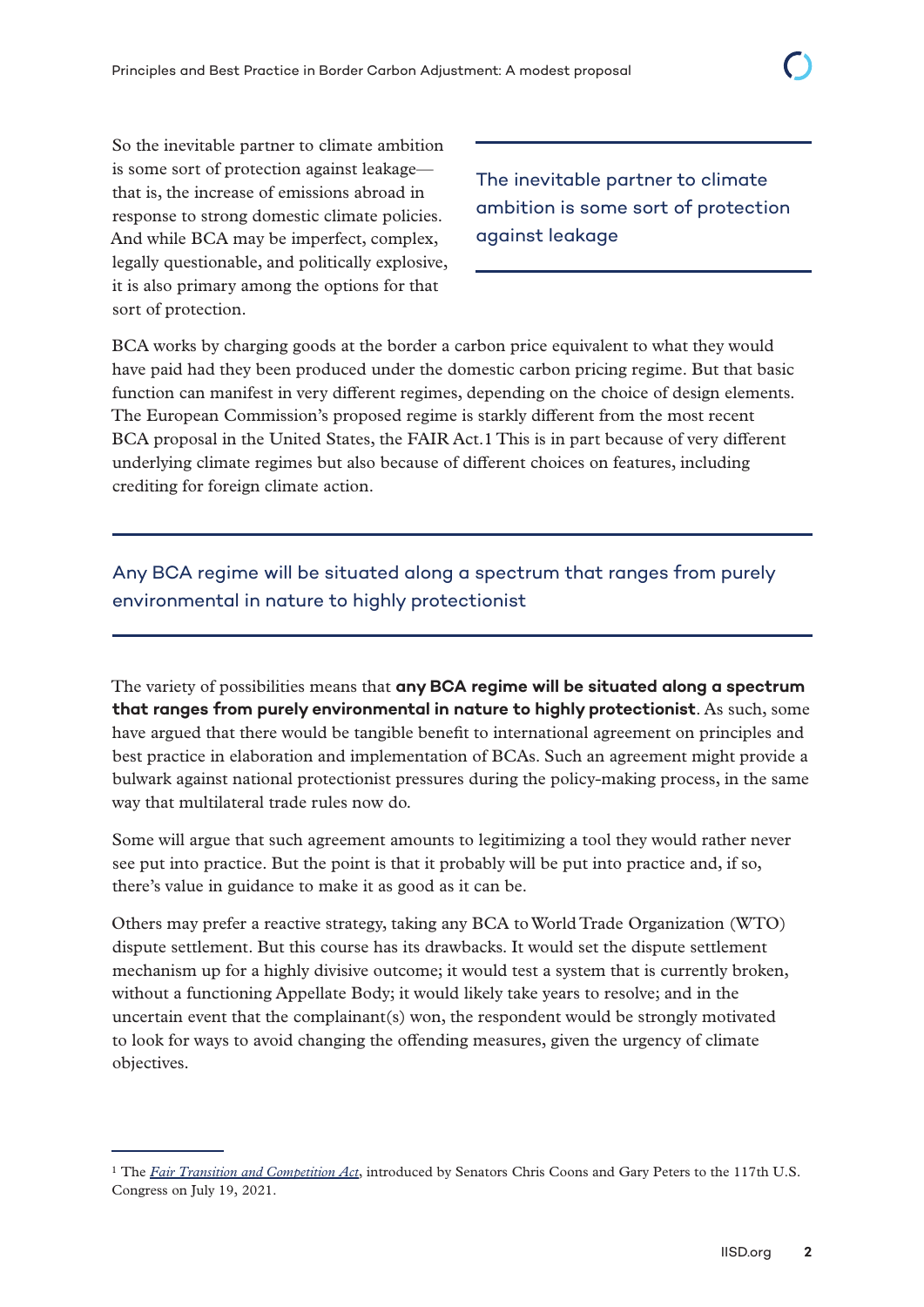What follows is a list of proposed principles and best practices for the elaboration and implementation of BCAs. They are proposals only, designed to illustrate concretely the sort of agreement that might be reached through international discussions.

## **Principles**

- **Primacy of leakage protection**: BCA should seek to prevent leakage—an environmental objective that involves enabling domestic climate ambition. It should not aim to preserve or increase the competitiveness of domestic firms,<sup>2</sup> as we have multilateral agreements to refrain from using trade measures to that end. Nor should BCA be used to coerce other countries to enact more ambitious climate policies; judging the adequacy of other countries' climate ambition is not the prerogative of any one country.
- **Revenue sharing**: A significant portion of the revenue from a BCA should be rebated to exporting firms or countries, for example, by lowering producers' costs to comply with the BCA regime.
- **No double protection**: BCA charges on foreign goods should be adjusted downward to account for any domestic measures that shield covered sectors from a full carbon price. Only the *effective* carbon price should be levied on imports. Failing to do so involves unfair double protection for domestic producers.
- **Credit for equivalence**: BCA should grant credit for effective carbon prices already borne by foreign goods in the country of export, as such carbon pricing reduces the risk of leakage. It should not grant credit for non-price foreign policies, assuming the border "adjustment" is to compensate for domestic price-based policies; the two types of policies are not equivalent.
- **Openness**: There should be meaningful and timely consultation on draft regulations with affected trading partners, and full transparency of the regime's implementation and operation.

## **Best Practice in Elaboration and Implementation**

- **Coverage**: BCA should only cover goods that are subject to domestic carbon pricing.
- **Challengeable assumptions**: If a default is used to determine the GHG intensity of foreign goods, foreign producers should be able to challenge that default by submitting actual data.
- **Downstream sectors**: BCA coverage should be extended to downstream sectors only if they face a risk of leakage equivalent to the thresholds used to qualify upstream sectors for coverage.
- **Exemptions**: There should be no national exemptions from BCA coverage based on national policies (e.g., based on the level of ambition in climate policies). As noted

<sup>2</sup> Preventing leakage will preserve the competitiveness of domestic firms in the face of carbon pricing. The argument here is that while preserved competitiveness may be a result, it should not be an objective.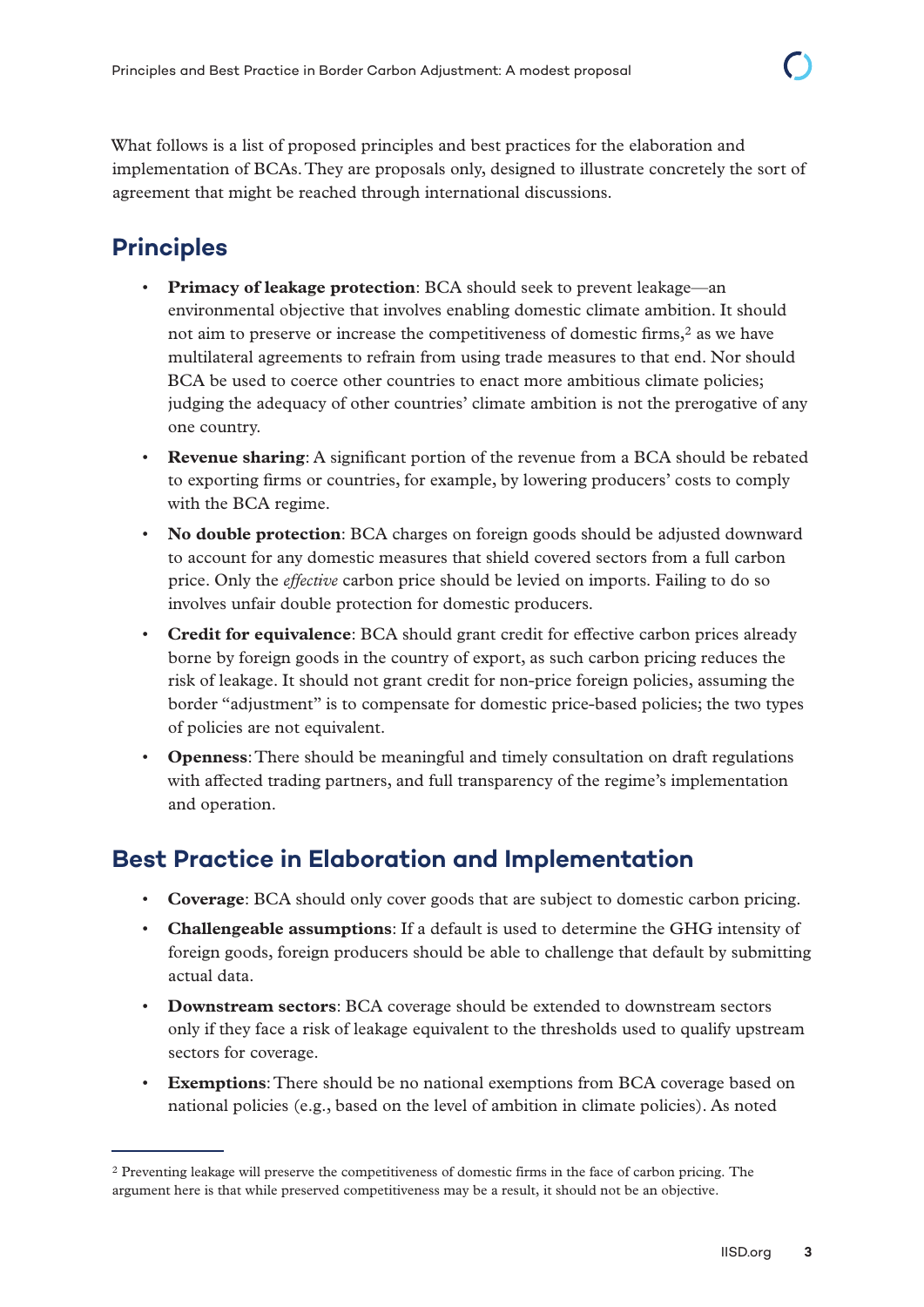above, no country has the prerogative to unilaterally judge the adequacy of other countries' climate ambition.

- **International standards for data**: GHG intensity data should be required in terms of an internationally recognized accounting regime, such as the GHG Protocol or ISO 14064. Ideally, all countries with BCAs that required such data would agree to the use of a single reporting standard.
- **Mechanisms for appeal**: There should be independent mechanisms to appeal any decisions or judgments taken under the BCA regime with respect to foreign producers or goods.

The ideal forum for discussion on principles and best practice would be a multilateral one that includes the voices of both those proposing BCA and those potentially affected by it. The WTO would seem to fit that bill.

The ideal forum for discussion on principles and best practice would be a multilateral one.

But to be clear: what's being proposed here is not a negotiated, binding consensus agreement among WTO members. Such an ambition is neither realistic nor useful. More appropriate might be discussion in an informal working group or, if necessary, in a forum parallel to the official WTO processes. The former has been [used to good effect in the past](https://www.csis.org/analysis/wto-informal-working-group-trade-and-gender-what-it-what-it-should-consider-and-what-it) when it's been given a concrete timeline and agreed set of deliverables.

But any such process would need to be accelerated. It is probably already too late to inform the EU's policy-making process, and the rush to greater climate ambition in other countries is being intensified by the increasing evidence of climate impacts and the resulting pressure on policy-makers to act.

A starting point might be at least raising the issue as a shared concern at the WTO's upcoming Ministerial Conference in November 2021 (MC12). This might come, for example, in [the](https://www.wto.org/english/news_e/news21_e/tessd_21jul21_e.htm)  [statement currently being drafted](https://www.wto.org/english/news_e/news21_e/tessd_21jul21_e.htm) for the conference by a group of WTO members that have been meeting in so-called Trade and Environmental Sustainability Structured Discussions. That group [convened discussions on BCA](http://sdg.iisd.org/commentary/policy-briefs/trade-and-environment-structured-discussions-among-wto-member-group-get-underway/) at its first meeting in March 2021 and could reference those talks as a way to get the issue on the table and recommend further work within the WTO proper.

The pace of developments in this policy space are such that MC12 is a crucial moment for WTO members to begin useful engagement on BCA—a policy tool that will have fundamental implications for the multilateral trading system.